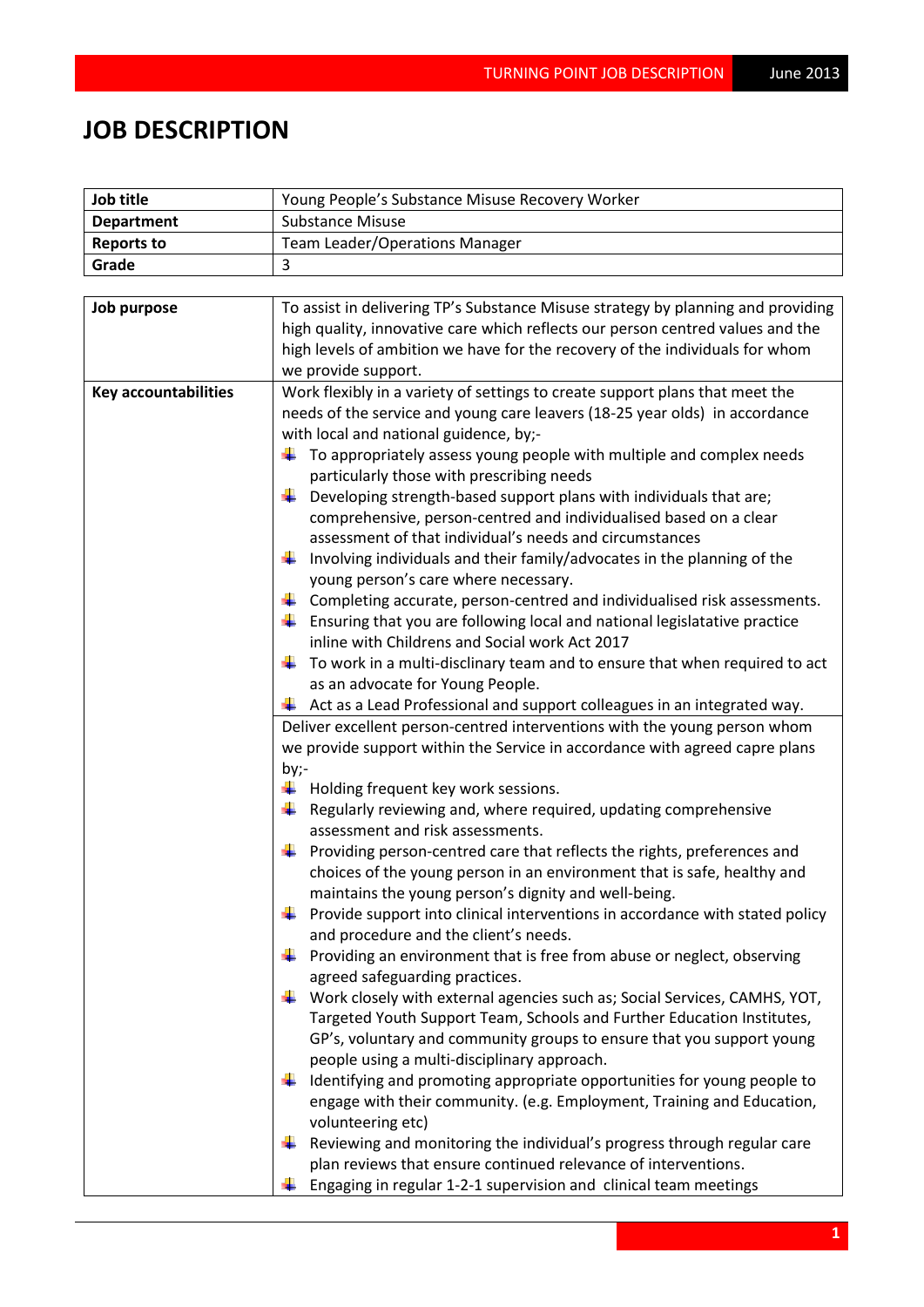| Ensure that the agreed quality objectives are met by prioritising, planning and<br>organising own workload with reference to caseload plans agreed with your<br>Senior Recovery Worker/Team Leader/Operations Manager. |
|------------------------------------------------------------------------------------------------------------------------------------------------------------------------------------------------------------------------|
| Contribute to effective financial management in own role by carrying out day                                                                                                                                           |
| to day activities and making workplace decisions that reflect an understanding<br>of costs.                                                                                                                            |
| Contribute to SM's growth and business development plans by being an                                                                                                                                                   |
| advocate for Turning Point to clients, their families, stakeholders and other                                                                                                                                          |
| external contacts and partners through delivering on commitments and                                                                                                                                                   |
| presenting TP in a positive image.                                                                                                                                                                                     |
| Observe Turning Point's information management strategy by;-                                                                                                                                                           |
| $\ddagger$ Ensuring all data and information relating to own clients is accurate and                                                                                                                                   |
|                                                                                                                                                                                                                        |
| shared in the appropriate way with key stakeholders.                                                                                                                                                                   |
| Inputting outcomes data and other information into corporate systems in<br>¥                                                                                                                                           |
| accordance with stated policies and procedures.                                                                                                                                                                        |
| Carry out day to day tasks in accordance with stated policies, procedures and                                                                                                                                          |
| regulations to assist the service achieve its compliance obligations.                                                                                                                                                  |
| Assist the effective flow of information within the team, with managers and                                                                                                                                            |
| external parties by passing on and seeking information required, raising                                                                                                                                               |
| unresolved concerns and taking an active interest in TP's internal                                                                                                                                                     |
| communications.                                                                                                                                                                                                        |
| Deliver on role performance commitments and seek to maximise own learning                                                                                                                                              |
| and potential, by seeking guidance, support, coaching and training and                                                                                                                                                 |
| capitalising on the range of development opportunities provided by Turning                                                                                                                                             |
| Point in accordance with your Skill Profile.                                                                                                                                                                           |
| Help the service to optimise its performance by making full use of and                                                                                                                                                 |
| highlighting/suggesting improvements for the management of IT, facilities and                                                                                                                                          |
| other physical resources that impact on the day to day provision of services to                                                                                                                                        |
| clients.                                                                                                                                                                                                               |
| Project the desired image of Turning Point by;-                                                                                                                                                                        |
| $\ddag$ Understanding and promoting TP's values and their application to                                                                                                                                               |
| Substance Misuse.                                                                                                                                                                                                      |
| Demonstrating our values through your own day to day behaviour.<br>÷                                                                                                                                                   |
| Undertake any other duties within your capabilities that are relevant to the job                                                                                                                                       |
|                                                                                                                                                                                                                        |
| and reasonably requested of you by your manager.                                                                                                                                                                       |

| <b>Dimensions</b> | Direct reports             | <b>None</b>                                         |
|-------------------|----------------------------|-----------------------------------------------------|
|                   | Total staff overseen       | None                                                |
|                   | Internal contacts          | <b>Operations Manager/Team Leader/Senior</b>        |
|                   |                            | <b>Substance Misuse Practitioners</b>               |
|                   |                            | <b>Fellow Turning Points Recovery Workers</b>       |
|                   |                            | Partnership Staff                                   |
|                   | <b>External contacts</b>   | Advocacy services/service user feedback (forums) -  |
|                   |                            | discuss ethical issues regarding service users.     |
|                   | Planning horizon           | Short term planning of own work in accordance       |
|                   |                            | with caseload plans agreed with more senior staff.  |
|                   | Problems solved            | Client presenting issues with input from senior     |
|                   |                            | worker/team leader/clincial spoc when appropriate.  |
|                   |                            | Making independent decisions on client interactions |
|                   |                            | within agreed policies, processes and procedures.   |
|                   | <b>Financial authority</b> | To deliver role with an understanding of financial  |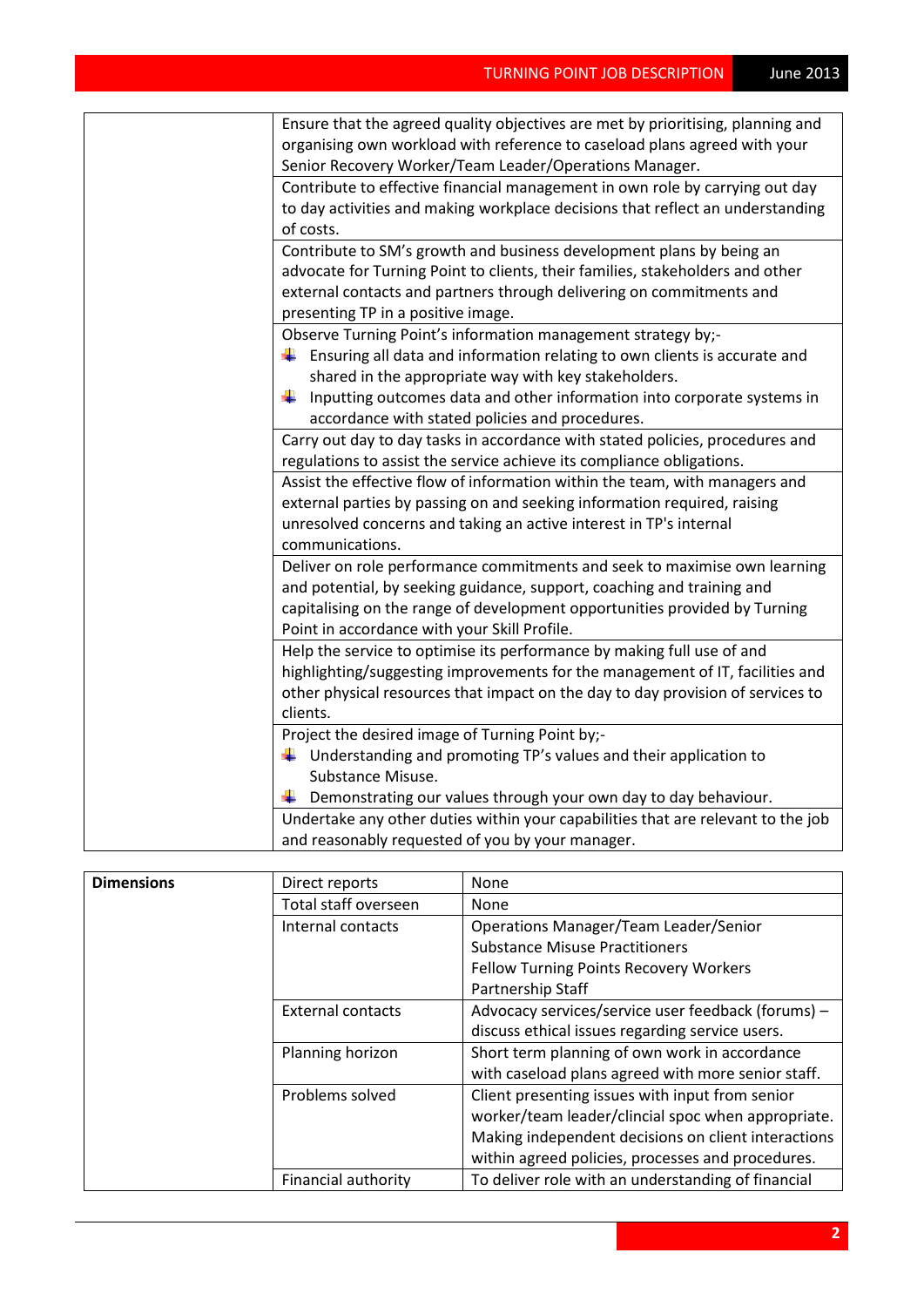constraints.

## **PERSON SPECIFICATION**

**Job title** Recovery Worker -Young Persons Outreach – Leaving Care

| Personal      | Essential                                                                                                                | Desirable |
|---------------|--------------------------------------------------------------------------------------------------------------------------|-----------|
| effectiveness | Proven verbal and written communication skills<br>$\bullet$<br>with the ability to tailor the message to the<br>audience |           |
|               | Collaborative team working skills<br>$\bullet$                                                                           |           |
|               | Adaptable and able to work in a challenging<br>$\bullet$<br>and changeable environment                                   |           |
|               | Ability to deliver against agreed objectives and<br>$\bullet$<br>targets                                                 |           |
|               |                                                                                                                          |           |

| <b>Acquired</b> | Essential                                                                                                                                                                                                                                                                                                                                                                                                                                                                                                                                                                                                                                                                                                                                                                                                                                                                                                                                               | Desirable |
|-----------------|---------------------------------------------------------------------------------------------------------------------------------------------------------------------------------------------------------------------------------------------------------------------------------------------------------------------------------------------------------------------------------------------------------------------------------------------------------------------------------------------------------------------------------------------------------------------------------------------------------------------------------------------------------------------------------------------------------------------------------------------------------------------------------------------------------------------------------------------------------------------------------------------------------------------------------------------------------|-----------|
| experience &    |                                                                                                                                                                                                                                                                                                                                                                                                                                                                                                                                                                                                                                                                                                                                                                                                                                                                                                                                                         |           |
| qualifications  | Proven track record of working with YP in the<br>٠<br>sector of substance misuse<br>Demonstrable education and/or training in<br>Substance Misuse<br>Understanding of the issues faced by service<br>$\bullet$<br>users with mental health and/or dual diagnosis<br>challenges<br>Awareness of associated issues faced by<br>٠<br>service users with a mental health problem<br>and/or dual diagnosis<br>Vocational qualification e.g. NVQ 3 or<br>٠<br>equivalent or willingness to work towards<br>Track record that demonstrates DANOS<br>compliance<br>Vocational qualification e.g. NVQ 3 or<br>٠<br>equivalent or willingness to work towards<br>Able to deliver a range of<br>٠<br>services/treatments/interventions in a person<br>centred, non-judgemental manner.<br>Able to demonstrate flexibility and creativity<br>٠<br>when developing support packages<br>Experience in managing a caseload of service<br>٠<br>users with complex needs |           |